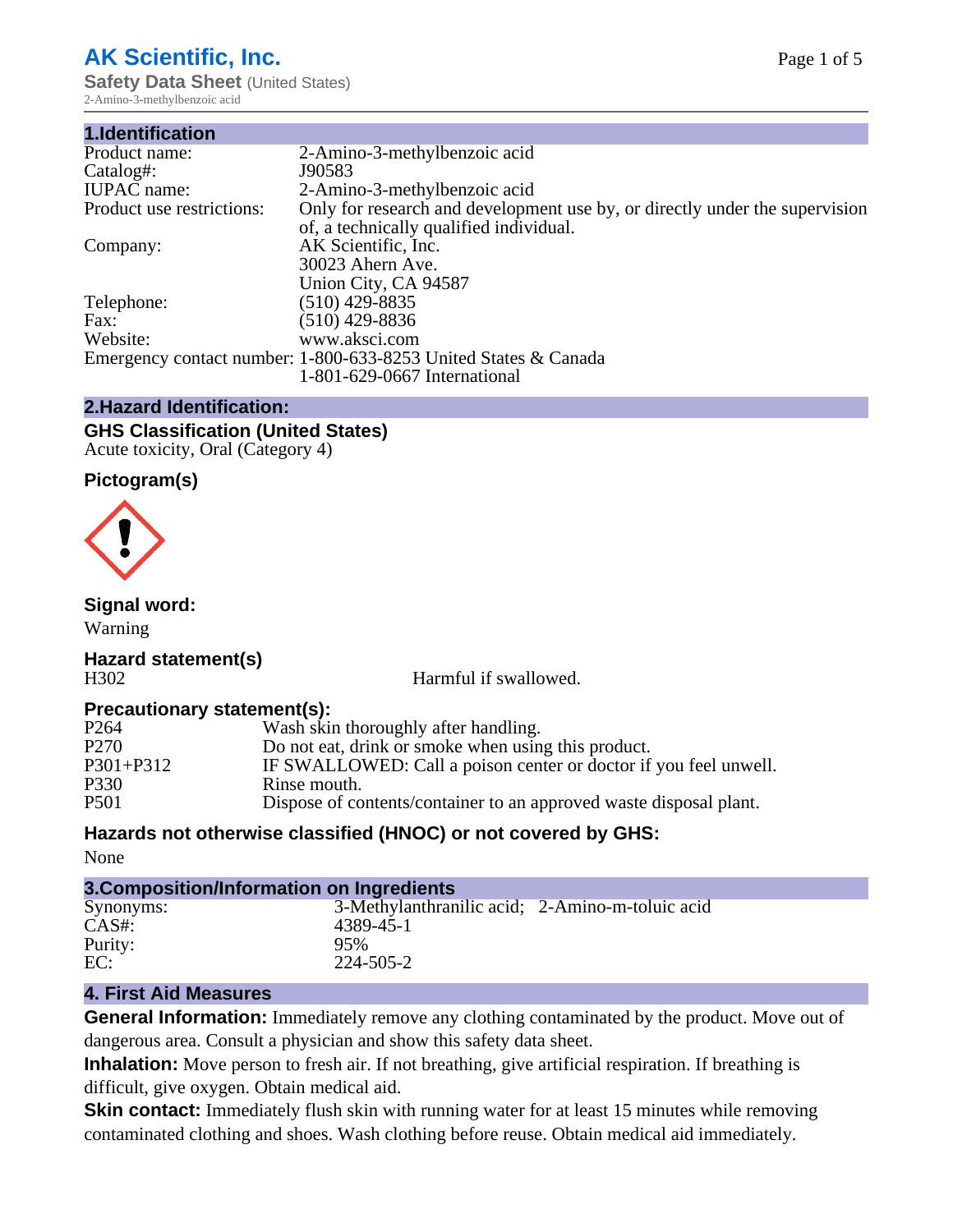Page 2 of 5

**Eye contact:** Immediately flush open eyes with running water for at least 15 minutes. Obtain medical aid immediately.

**Ingestion:** Do NOT induce vomiting without medical advice. Rinse mouth with water. Never

administer anything by mouth to an unconscious person. Obtain medical aid immediately.

**Most important symptoms and effects, both acute and delayed:** No further information available. Please see sections 2 and 11.

**Indication of any immediate medical attention and special treatment needed:** No further information available.

## **5. Fire Fighting Measures**

**Suitable extinguishing media:** Use water spray, dry chemical, carbon dioxide, or chemical foam. **Specific hazards arising from the chemical:** Carbon oxides, Nitrogen oxides.

**Advice for firefighters:** As in any fire, wear a NIOSH-approved or equivalent, pressure-demand, self-contained breathing apparatus and full protective gear. During a fire, irritating and highly toxic gases may be generated by thermal decomposition or combustion.

# **6. Accidental Release Measures**

**Personal precautions, protective equipment and emergency procedures:** Wear protective equipment and keep unprotected personnel away. Ensure adequate ventilation. Remove all sources of ignition. Prevent further leak or spill if safe to do so. For personal protective equipment, please refer to section 8.

**Environmental precautions:** Do not let product enter drains, other waterways, or soil.

**Methods and materials for containment and cleaning up:** Prevent further leak or spill if safe to do so. Vacuum, sweep up, or absorb with inert material and place into a suitable disposal container. Consult local regulations for disposal. See section 13 for further disposal information.

# **7. Handling and Storage**

**Precautions for safe handling:** Avoid contact with skin, eyes, and personal clothing. Wash hands thoroughly after handling. Avoid breathing fumes. Use only with adequate ventilation. Wear suitable protective clothing, gloves, and eye/face protection. Keep away from sources of ignition. Minimize dust generation and accumulation. Keep container tightly closed. Open and handle container with care. Do not eat, drink, or smoke while handling.

**Conditions for safe storage, including any incompatibilities:** Store in a tightly-closed container when not in use. Store in a cool, dry, well-ventilated area away from incompatible substances. Keep away from sources of ignition.

# **8. Exposure Controls/Personal Protection**

## **Exposure limits:**

OSHA PEL: Not available. NIOSH REL: Not available.<br>ACGIH TLV: Not available. ACGIH TLV:

**Appropriate engineering controls:** Avoid contact with skin, eyes, and clothing. Wash hands before breaks and immediately after handling the product. Facilities storing or utilizing this material should be equipped with an eyewash fountain. Use adequate general and local exhaust ventilation to keep airborne concentrations low.

# **Personal protection**

Eyes: Based on an evaluation of the eye or face hazards present, wear chemical splash-resistant safety glasses or goggles with side protection. A face shield may be appropriate in some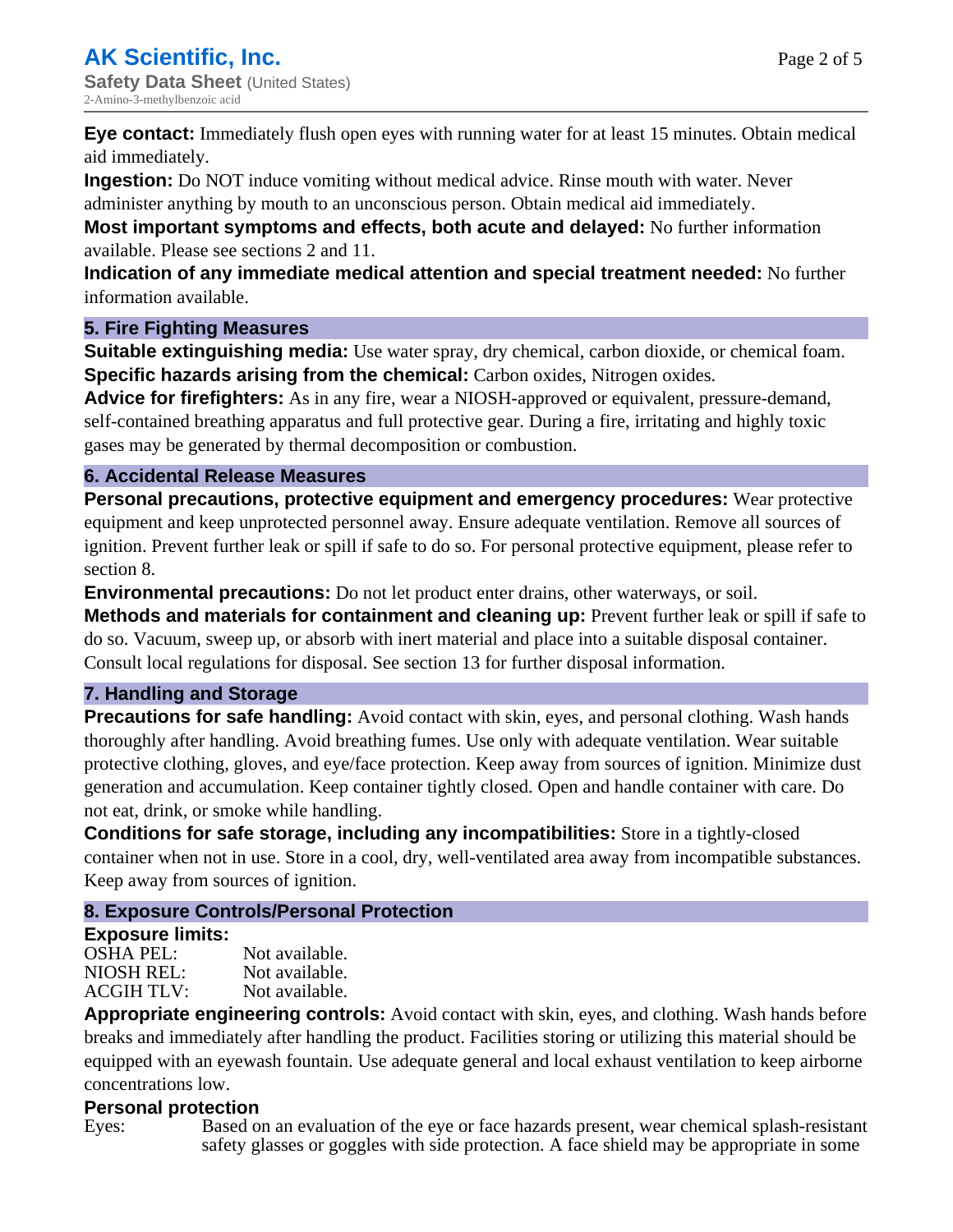|              | workplaces. Use eyewear tested and approved under appropriate government standards                     |
|--------------|--------------------------------------------------------------------------------------------------------|
|              | such as OSHA 29 CFR 1910.133 or EU EN166.                                                              |
| Hands:       | Wear gloves selected based on an evaluation of the possible hazards to hands and skin,                 |
|              | the duration of use, the physical conditions of the workplace, and the chemical resistance             |
|              | and physical properties of the glove material.                                                         |
|              | Skin and body: Protective clothing must be selected based on the hazards present in the workplace, the |
|              | physical environment, the duration of exposure, and other factors. No fabric can provide               |
|              | protection against all potential hazards; therefore it is important to select the appropriate          |
|              | protective clothing for each specific hazard. At the minimum, wear a laboratory coat and               |
|              | close-toed footwear.                                                                                   |
| Respiratory: | Respirators are not a substitute for accepted engineering control measures such as                     |
|              | enclosure or confinement of the operation, general and local ventilation, and substitution             |
|              | of less toxic materials. When respiratory personal protective equipment is appropriate                 |
|              | based on an assessment of respiratory hazards in the workplace, use a NIOSH- or                        |

#### **9. Physical and Chemical Properties**

CEN-certified respirator.

| <b>Physical State:</b>              | Light yellow to pink to brown-gray crystalline powder |
|-------------------------------------|-------------------------------------------------------|
| Molecular Formula:                  | C8H9NO2                                               |
| Molecular Weight:                   | 151.16                                                |
| Odor:                               | Not available.                                        |
| pH:                                 | Not available.                                        |
| <b>Boiling Point Range:</b>         | Not available.                                        |
| Freezing/Melting Point:             | $173-177$ °C                                          |
| <b>Flash Point:</b>                 | Not available.                                        |
| <b>Evaporation Rate:</b>            | Not available.                                        |
| Flammability (solid, gas):          | Please see section 2.                                 |
| <b>Explosive limits:</b>            | Not available.                                        |
| Vapor Pressure:                     | Not available.                                        |
| Vapor Density:                      | Not available.                                        |
| Solubility:                         | Not available.                                        |
| <b>Relative Density:</b>            | Not available.                                        |
| Refractive Index:                   | Not available.                                        |
| Volatility:                         | Not available.                                        |
| <b>Auto-ignition Temperature:</b>   | Not available.                                        |
| <b>Decomposition Temperature:</b>   | Not available.                                        |
| <b>Partition Coefficient:</b>       | Not available.                                        |
| <b>10. Stability and Reactivity</b> |                                                       |

| Reactivity:                         | Not available.                  |
|-------------------------------------|---------------------------------|
| Chemical stability:                 | Stable under recommended temp   |
| Possibility of hazardous reactions: | Not available.                  |
| Conditions to avoid:                | Dust generation.                |
| Incompatible materials:             | Strong oxidizing agents.        |
| Hazardous decomposition products:   | Carbon oxides, Nitrogen oxides. |

Stable under recommended temperatures and pressures. Not available. Dust generation.

# **11. Toxicological Information**

Acute toxicity:<br>Routes of exposure: Symptoms related to the physical,chemical and toxicological characteristics:

# Not available.<br>Not available. Inhalation,eye contact, skin contact, ingestion. Skin contact may result in inflammation characterized by itching, scaling, reddening, blistering, pain or dryness. Eye contact may result in redness, pain or severe eye damage. Inhalation may cause irritation of the lungs and respiratory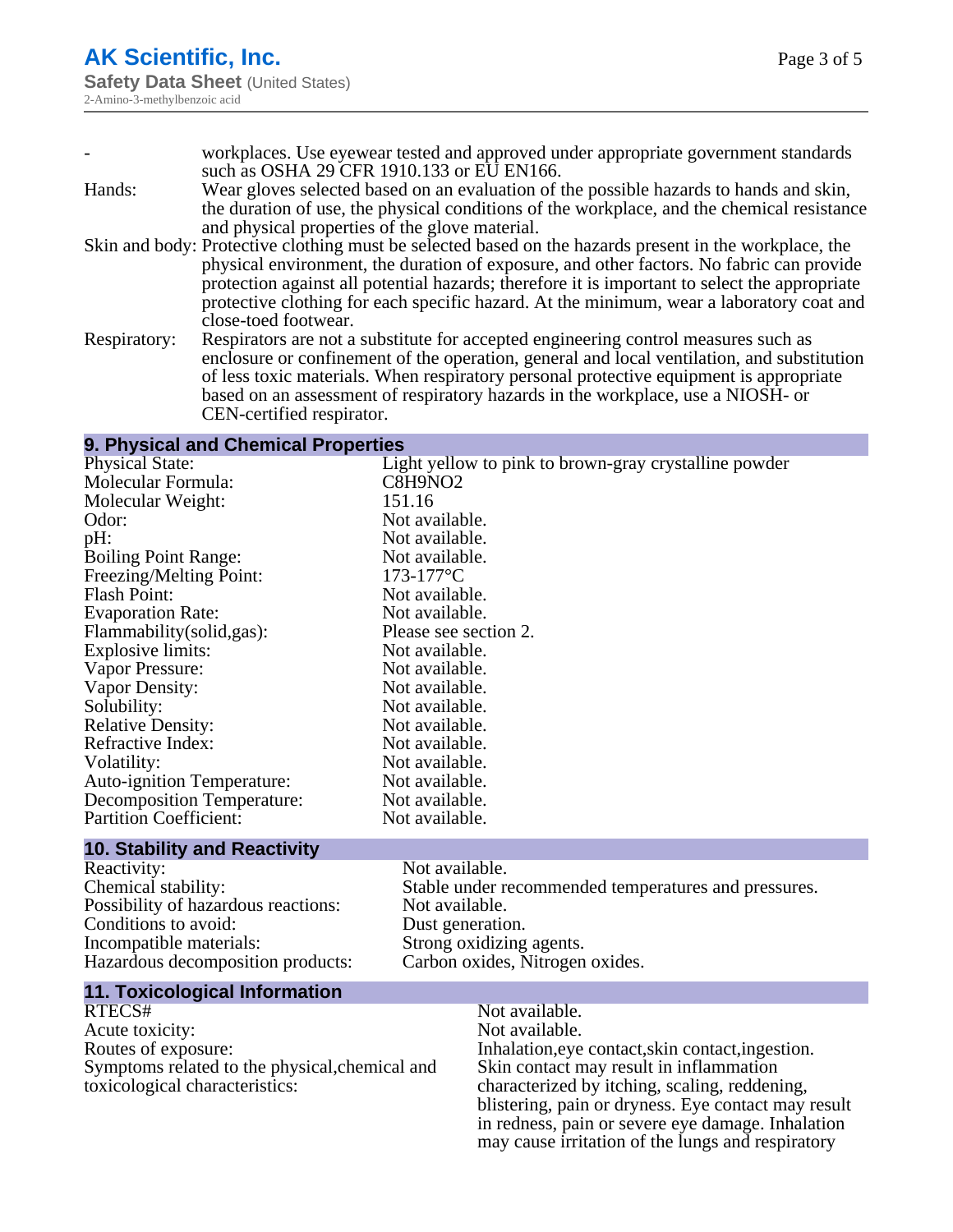system. Overexposure may result in serious illness or death.

### **Carcinogenicity**

IARC: Not classified.<br>
NOTP: Not listed. Not listed. OSHA: Not listed. Acute toxic effects: Inflammation of the eye is characterized by redness, watering, and itching. Skin inflammation is characterized by itching, scaling, reddening, or, occasionally, blistering.

### **12. Ecological Information**

| Not available. |
|----------------|
| Not available. |
| Not available. |
| Not available. |
| Not available. |
|                |

### **13. Disposal Considerations**

Disposal of waste: Chemical waste generators must determine whether a discarded chemical is classified as hazardous waste. US EPA guidelines for the classification determination are listed in 40 CFR 261.3. Additionally, waste generators must consult state and local hazardous waste regulations to ensure complete and accurate classification. Observe all federal, state and local regulations when disposing of the substance.

Disposal of packaging: Do not reuse containers. Dispose of as unused product.

| <b>14. Transportation Information</b>                             |                |  |
|-------------------------------------------------------------------|----------------|--|
| <b>DOT (United States)</b>                                        |                |  |
| UN number:                                                        | Not hazmat     |  |
| Proper shipping name:                                             | Not available. |  |
| Transport hazard class:                                           | Not available. |  |
| Packing group:                                                    | Not available. |  |
| <b>IATA</b>                                                       |                |  |
| <b>UN Number:</b>                                                 | Not DG         |  |
| Proper shipping name:                                             | Not available. |  |
| Transport hazard class:                                           | Not available. |  |
| Packing group:                                                    | Not available. |  |
| $\overline{AB}$ . Described a normalization at the $\overline{B}$ |                |  |

## **15. Regulatory Information TSCA (United States)**

This product is NOT on the EPA Toxic Substance Control Act (TSCA) inventory. The product is supplied solely for use in research and development by or under the supervision of a technically qualified individual as defined in 40 CFR § 720 et seq. The health risks have not been fully determined. Any information that is or becomes available will be supplied on the SDS.

| California Proposition 65: | Not Available |  |
|----------------------------|---------------|--|
| <b>NFPA Rating:</b>        | Health:       |  |
|                            | Flammability: |  |
|                            | Instability:  |  |
|                            |               |  |

# **16. Additional Information**

Revision Date: 02/25/2019